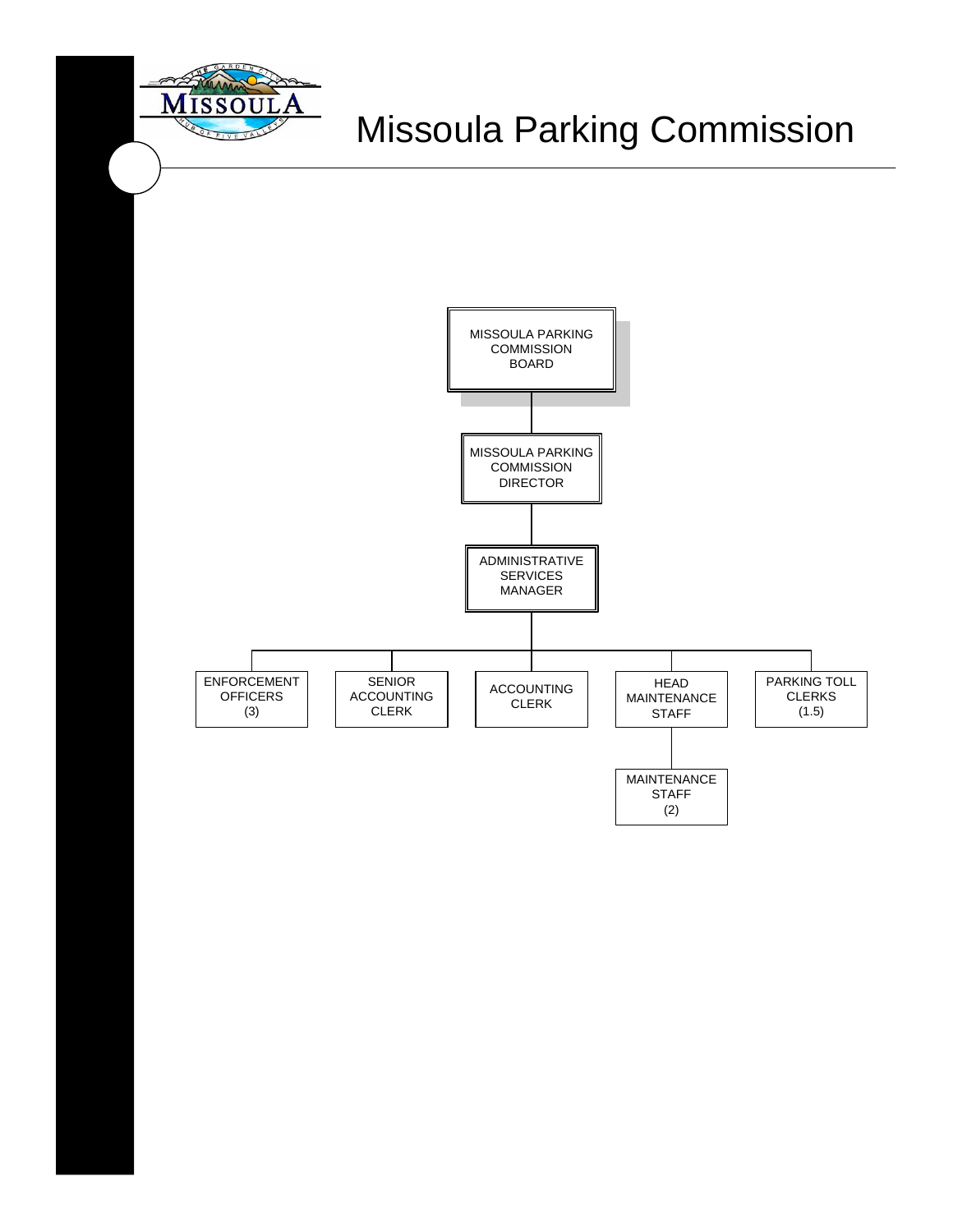### Program Description

The Missoula Parking Commission (MPC) works with government, business and citizens to provide and manage parking and parking alternatives. MPC identifies and responds to changing parking needs in the area for which it is responsible.

### City Strategic Plan & Department's Implementation Strategy

Goal #1: Fiscal Sustainability

- Strategy: We will maintain or improve the level of service to citizens.
	- o Will continue to provide and manage parking and parking alternatives within our jurisdiction with a focus on efficiency by reducing expenditures and diversifying revenue sources.

Goal #2: Harmonious Natural and Built Environment

- Strategy: We will reflect values of sustainability in transportation and building design.
	- o Will construct a new parking structure that will provide additional inventory while incorporating sustainability features with a design that reflects its natural setting.

Goal #3: Quality of Life for All Citizens

- We will support plans and programs that promote a healthy lifestyle for Missoula's citizens.
	- o Will continue to support Transportation Demand Management strategies through funding various agencies and programs.

### Parking Commission:

| <b>Budget by Object of</b><br><b>Expenditure Category</b> |       | Actual<br>FY 2011 |   | Amended<br>FY 2012 |    | Actual <sup>*</sup><br>FY 2012 | <b>Adopted</b><br>FY 2013 | <b>Increase</b><br>(Decrease) | <b>Percent</b><br><b>Change</b> |
|-----------------------------------------------------------|-------|-------------------|---|--------------------|----|--------------------------------|---------------------------|-------------------------------|---------------------------------|
| <b>Personal Services</b>                                  |       | \$<br>535.034     | S | 575.667            | S  | 558.343                        | \$<br>599.384             | \$<br>23,717                  | 4%                              |
| Supplies                                                  |       | 58.218            |   | 46.400             |    | 39.697                         | 46.400                    |                               | $0\%$                           |
| <b>Purchased Services</b>                                 |       | 281.158           |   | 267.586            |    | 202.624                        | 367.165                   | 99.579                        | 37%                             |
| Miscellaneous                                             |       | 2,578,983         |   | 706.562            |    | 612,168                        | 654,923                   | (51, 639)                     | $-7%$                           |
| Debt Service                                              |       | 34.039            |   |                    |    |                                | $\overline{\phantom{0}}$  |                               |                                 |
| Capital Outlay                                            |       | ۰.                |   | 19.280             |    | 51.938                         | $\blacksquare$            | (19,280)                      | $-100%$                         |
|                                                           | Total | 3.487.433         | S | 1,615,495          | \$ | 1.464.770                      | \$<br>1.667.873           | \$<br>52,378                  | 3%                              |

#### FINANCIAL SUMMARY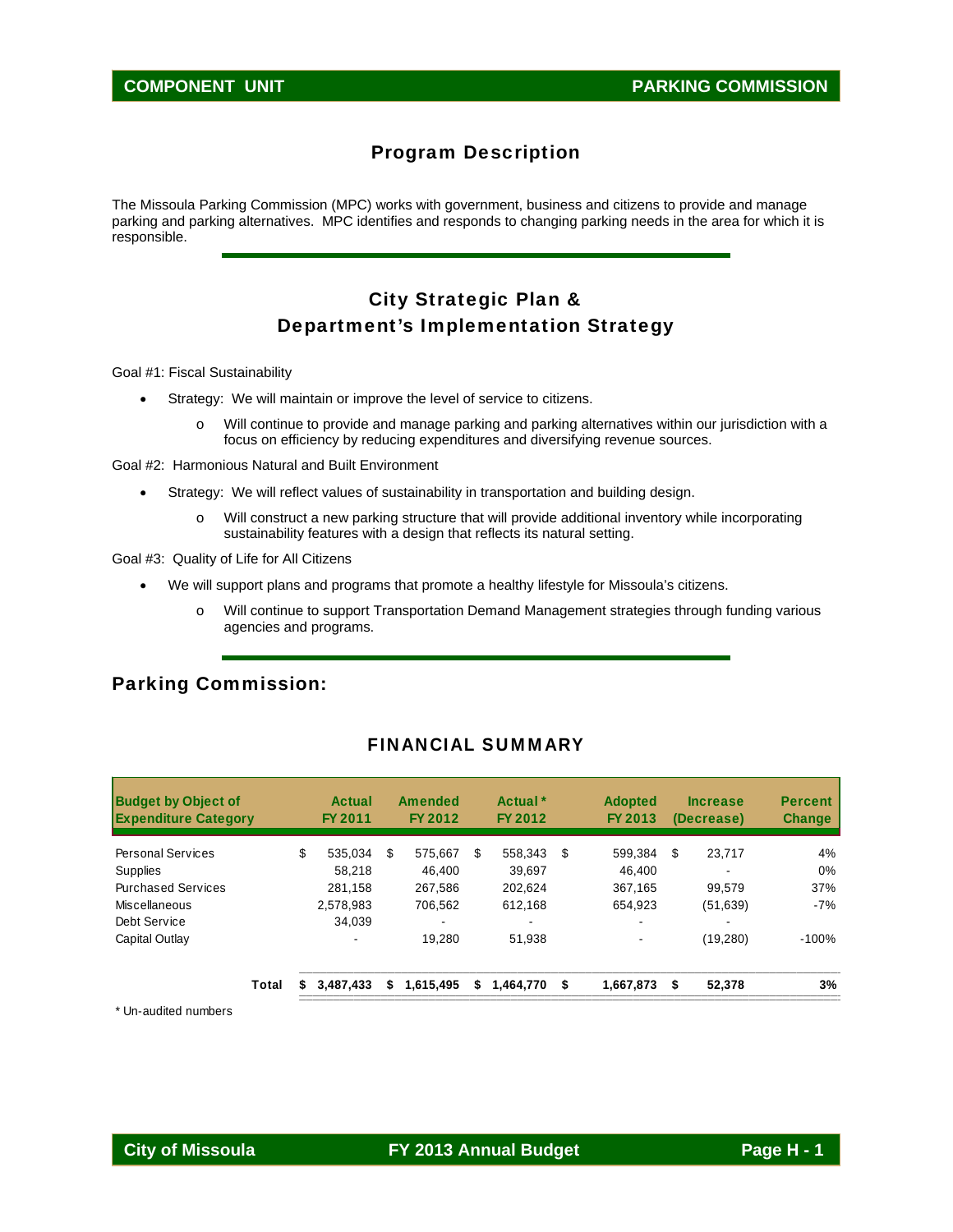### Parking Interest Fund (7371):

| <b>Budget by Object of</b><br><b>Expenditure Category</b> |       |    | Actual <sup>^</sup><br>FY 2011 | Amended<br>FY 2012 | Actual *<br>FY 2012 | <b>Adopted</b><br>FY 2013 | <b>Increase</b><br>(Decrease) | <b>Percent</b><br><b>Change</b> |
|-----------------------------------------------------------|-------|----|--------------------------------|--------------------|---------------------|---------------------------|-------------------------------|---------------------------------|
| <b>Personal Services</b>                                  |       | \$ |                                | \$                 | \$                  | \$                        | \$                            |                                 |
| Supplies                                                  |       |    |                                |                    |                     |                           | -                             |                                 |
| <b>Purchased Services</b>                                 |       |    |                                |                    |                     |                           |                               |                                 |
| Miscellaneous                                             |       |    |                                |                    | 315.671             |                           |                               |                                 |
| Debt Service                                              |       |    | ۰.                             | 672.053            | (0)                 | 532.735                   | (139, 318)                    | $-21%$                          |
| Capital Outlay                                            |       |    |                                |                    |                     |                           |                               |                                 |
|                                                           | Total | S  |                                | \$<br>672,053      | \$<br>$315,671$ \$  | 532,735                   | \$<br>(139, 318)              | $-21%$                          |

\* Un-audited numbers

### Parking Sinking Fund (7372):

### FINANCIAL SUMMARY

| <b>Budget by Object of</b><br><b>Expenditure Category</b> |       | Actual <sup>^</sup><br>FY 2011 | Amended<br>FY 2012   |    | Actual <sup>*</sup><br>FY 2012 | <b>Adopted</b><br>FY 2013 | <b>Increase</b><br>(Decrease) | <b>Percent</b><br><b>Change</b> |
|-----------------------------------------------------------|-------|--------------------------------|----------------------|----|--------------------------------|---------------------------|-------------------------------|---------------------------------|
| <b>Personal Services</b>                                  | \$    |                                | \$<br>$\blacksquare$ | S  |                                | \$                        | \$<br>-                       |                                 |
| <b>Supplies</b>                                           |       |                                |                      |    |                                |                           |                               |                                 |
| <b>Purchased Services</b>                                 |       |                                | ۰.                   |    |                                |                           | ۰                             |                                 |
| Miscellaneous                                             |       |                                |                      |    | 51,000                         |                           | -                             |                                 |
| Debt Service                                              |       |                                | 85,000               |    |                                | 70.000                    | (15,000)                      | $-18%$                          |
| Capital Outlay                                            |       |                                |                      |    |                                | -                         | -                             |                                 |
|                                                           | Total | \$<br>$\blacksquare$           | \$<br>85.000         | \$ | 51,000                         | \$<br>70.000              | \$<br>(15,000)                | $-18%$                          |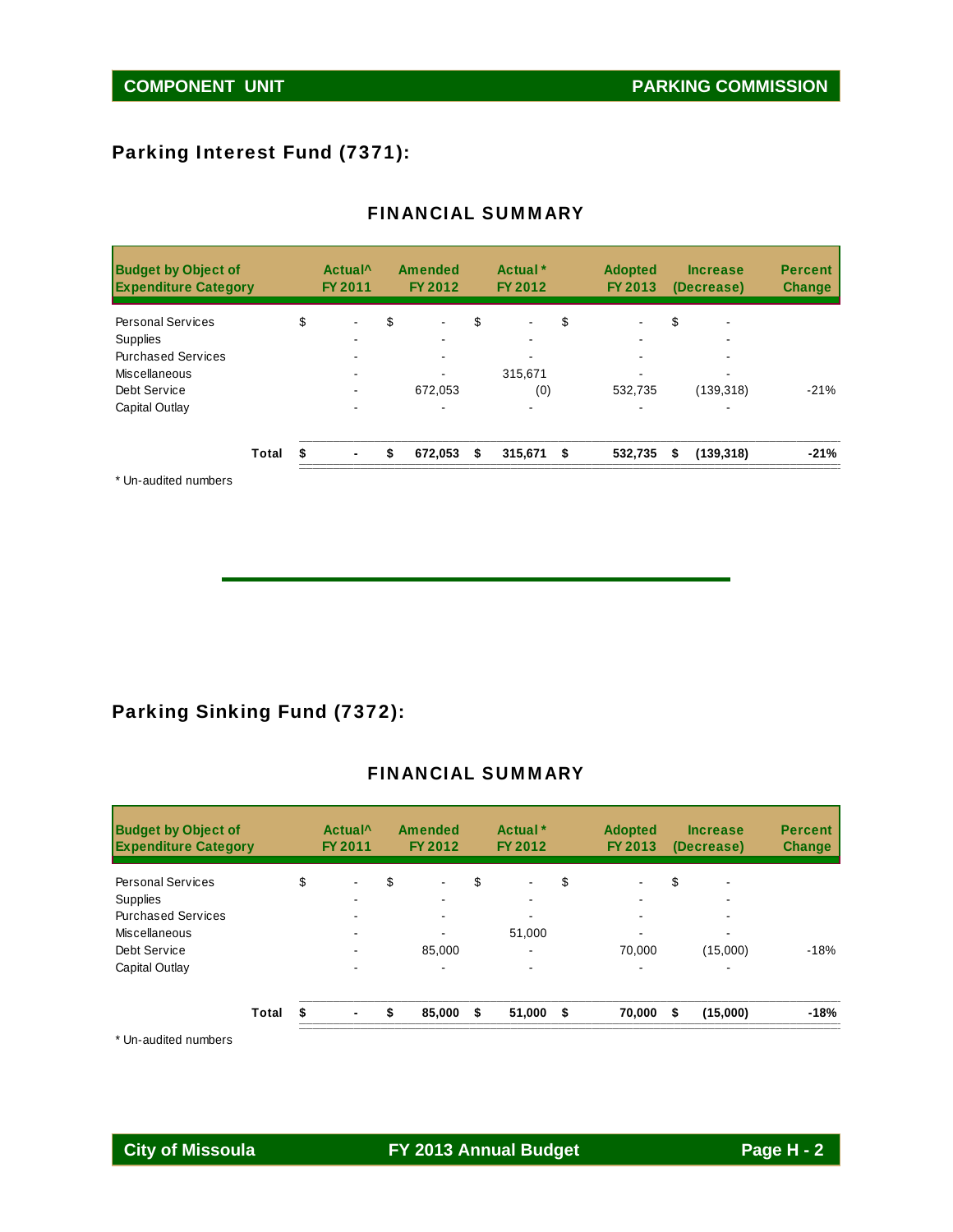### Parking Revenue Bonds (7373):

| <b>Budget by Object of</b><br><b>Expenditure Category</b> |       | Actual <sup>^</sup><br><b>FY 2011</b> |    | <b>Amended</b><br>FY 2012 | Actual <sup>*</sup><br>FY 2012 | <b>Adopted</b><br>FY 2013 | <b>Increase</b><br>(Decrease) | <b>Percent</b><br><b>Change</b> |
|-----------------------------------------------------------|-------|---------------------------------------|----|---------------------------|--------------------------------|---------------------------|-------------------------------|---------------------------------|
| <b>Personal Services</b>                                  |       | \$<br>$\blacksquare$                  | \$ | $\overline{\phantom{0}}$  | \$<br>$\blacksquare$           | \$                        | \$                            |                                 |
| <b>Supplies</b>                                           |       |                                       |    |                           |                                | -                         |                               |                                 |
| <b>Purchased Services</b>                                 |       |                                       |    |                           | $\blacksquare$                 |                           | ۰                             |                                 |
| Miscellaneous                                             |       | 750.000                               |    | 209.883                   | 65.741                         |                           | (209, 883)                    | $-100%$                         |
| Debt Service                                              |       | 10.985                                |    | 488.806                   | 488,805                        |                           | (488,806)                     | $-100%$                         |
| Capital Outlay                                            |       |                                       |    | 5,032,351                 | 5,176,757                      | ۰                         | (5.032.351)                   | $-100%$                         |
|                                                           | Total | 760.985                               | S  | 5.731.040                 | \$<br>$5,731,303$ \$           | ٠                         | \$ (5,731,040)                | $-100%$                         |

### FINANCIAL SUMMARY

\* Un-audited numbers

## Parking Pledged Tax Increment (7375):

### FINANCIAL SUMMARY

| <b>Budget by Object of</b><br><b>Expenditure Category</b> |       |    | Actual <sup>^</sup><br>FY 2011 | <b>Amended</b><br>FY 2012 | Actual <sup>*</sup><br>FY 2012 | <b>Adopted</b><br>FY 2013 |    | <b>Increase</b><br>(Decrease) | <b>Percent</b><br><b>Change</b> |
|-----------------------------------------------------------|-------|----|--------------------------------|---------------------------|--------------------------------|---------------------------|----|-------------------------------|---------------------------------|
| <b>Personal Services</b>                                  |       | \$ | ٠                              | \$<br>$\blacksquare$      | \$<br>$\blacksquare$           | \$<br>$\blacksquare$      | \$ |                               |                                 |
| Supplies                                                  |       |    |                                |                           |                                |                           |    |                               |                                 |
| <b>Purchased Services</b>                                 |       |    |                                | 145,387                   | 11.171                         | 123,009                   |    | (22, 378)                     | $-15%$                          |
| Miscellaneous                                             |       |    |                                | 181.742                   | 181.742                        | 145,202                   |    | (36, 540)                     | $-20%$                          |
| Debt Service                                              |       |    | ۰.                             | $\blacksquare$            |                                | $\overline{\phantom{0}}$  |    | -                             |                                 |
| Capital Outlay                                            |       |    |                                |                           |                                |                           |    |                               |                                 |
|                                                           | Total | S  |                                | \$<br>327.129             | \$<br>192.913                  | \$<br>268.211             | S  | (58, 918)                     | $-18%$                          |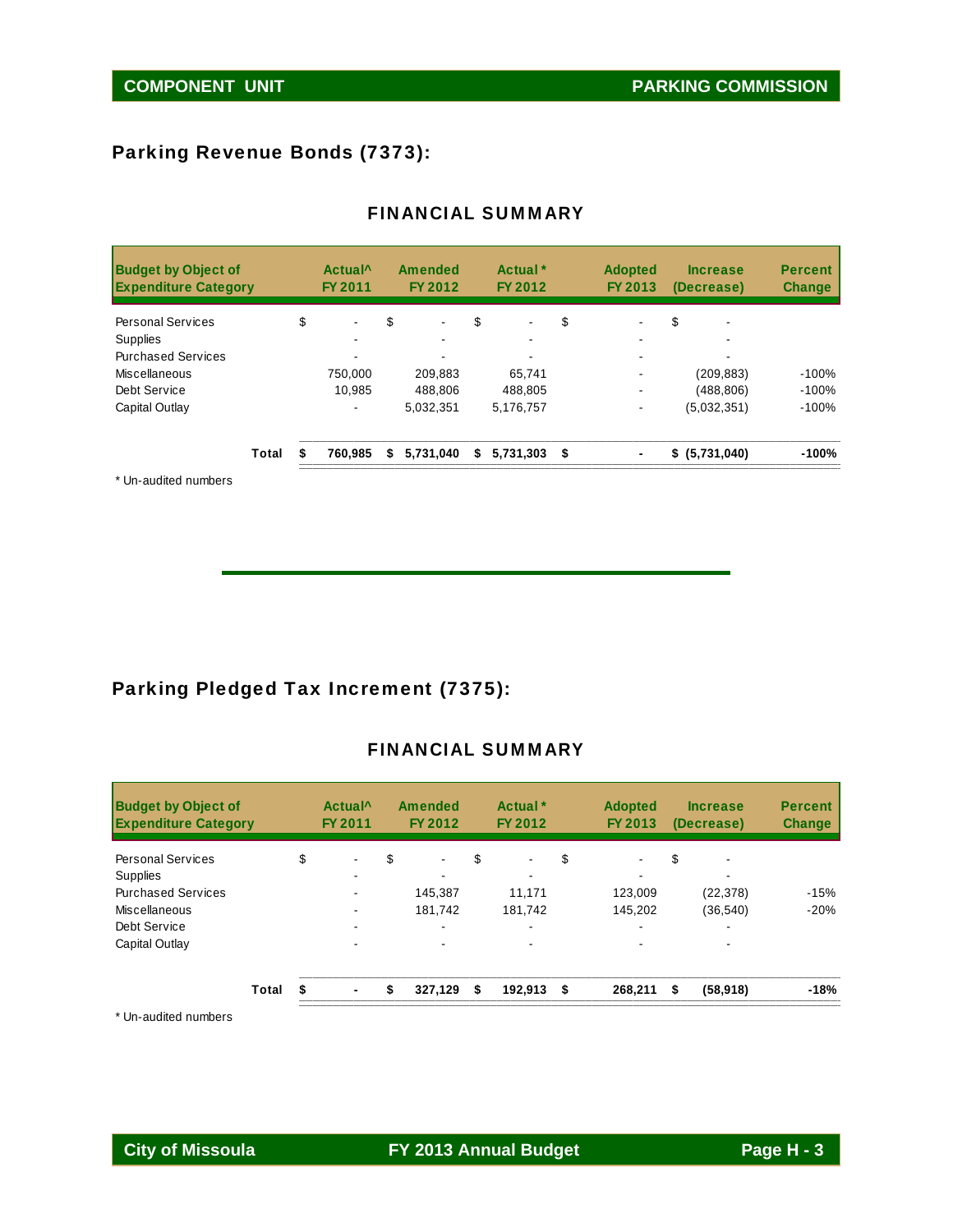## Parking Series 2010A Bond Interest (7376):

| <b>Budget by Object of</b><br><b>Expenditure Category</b> |       | Actual <sup>^</sup><br>FY 2011 | <b>Amended</b><br>FY 2012 | Actual *<br>FY 2012  | <b>Adopted</b><br>FY 2013 |    | <b>Increase</b><br>(Decrease) | <b>Percent</b><br><b>Change</b> |
|-----------------------------------------------------------|-------|--------------------------------|---------------------------|----------------------|---------------------------|----|-------------------------------|---------------------------------|
| <b>Personal Services</b>                                  |       | \$<br>$\blacksquare$           | \$<br>$\blacksquare$      | \$<br>$\blacksquare$ | \$                        | S  |                               |                                 |
| Supplies                                                  |       |                                |                           |                      |                           |    |                               |                                 |
| <b>Purchased Services</b>                                 |       |                                |                           |                      |                           |    |                               |                                 |
| <b>Miscellaneous</b>                                      |       |                                |                           | 10,115               |                           |    |                               |                                 |
| Debt Service                                              |       | 7,807                          | 15,759                    | ۰                    | 9,288                     |    | (6, 471)                      | $-41%$                          |
| Capital Outlay                                            |       | $\blacksquare$                 |                           |                      | $\overline{\phantom{0}}$  |    | -                             |                                 |
|                                                           | Total | 7,807                          | \$<br>15,759              | \$<br>$10,115$ \$    | 9,288                     | \$ | (6, 471)                      | $-41%$                          |
|                                                           |       |                                |                           |                      |                           |    |                               |                                 |

### FINANCIAL SUMMARY

Un-audited numbers

### Parking Series 2010A Sinking Fund (7377):

### FINANCIAL SUMMARY

| <b>Budget by Object of</b><br><b>Expenditure Category</b> |       |    | Actual <sup>^</sup><br>FY 2011 | <b>Amended</b><br>FY 2012 | Actual <sup>*</sup><br>FY 2012 | <b>Adopted</b><br>FY 2013 | <b>Increase</b><br>(Decrease) | <b>Percent</b><br><b>Change</b> |
|-----------------------------------------------------------|-------|----|--------------------------------|---------------------------|--------------------------------|---------------------------|-------------------------------|---------------------------------|
| <b>Personal Services</b>                                  |       | \$ |                                | \$<br>$\blacksquare$      | \$                             | \$                        | \$                            |                                 |
| <b>Supplies</b>                                           |       |    |                                |                           |                                |                           | -                             |                                 |
| <b>Purchased Services</b>                                 |       |    |                                |                           |                                |                           |                               |                                 |
| Miscellaneous                                             |       |    |                                |                           | 135.000                        |                           | -                             |                                 |
| Debt Service                                              |       |    |                                | 135,000                   |                                | 140.000                   | 5,000                         | 4%                              |
| Capital Outlay                                            |       |    |                                |                           |                                |                           |                               |                                 |
|                                                           | Total | S  |                                | \$<br>135.000             | \$<br>135.000                  | \$<br>140.000             | \$<br>5,000                   | 4%                              |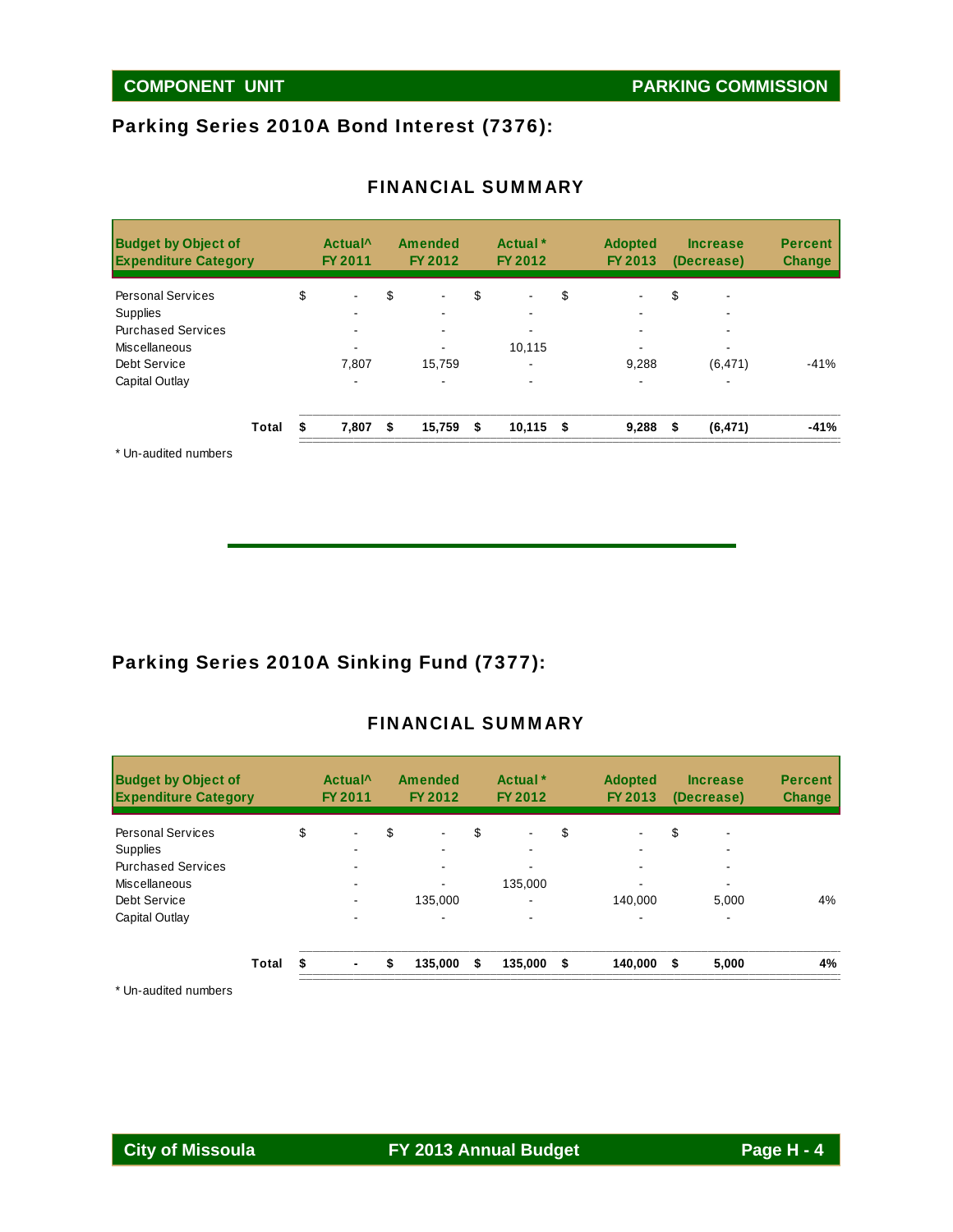| <b>Title</b>                     | Actual<br><b>FY 2010</b> | Actual<br><b>FY 2011</b> | Actual<br><b>FY 2012</b> | <b>Adopted</b><br><b>FY 2013</b> |
|----------------------------------|--------------------------|--------------------------|--------------------------|----------------------------------|
| <b>DIRECTOR</b>                  | 1.00                     | 1.00                     | 1.00                     | 1.00                             |
| A DMINISTRATIVE SERVICES MANAGER | 1.00                     | 1.00                     | 1.00                     | 1.00                             |
| SENIOR ACCOUNTING CLERK          | 1.00                     | 1.00                     | 1.00                     | 1.00                             |
| A CCOUNTING CLERK                | 1.00                     | 1.00                     | 1.00                     | 1.00                             |
| <b>ENFORCEMENT OFFICER</b>       | 1.00                     | 1.00                     | 1.00                     | 1.00                             |
| <b>ENFORCEMENT OFFICER</b>       | 1.00                     | 1.00                     | 1.00                     | 1.00                             |
| <b>ENFORCEMENT OFFICER</b>       | 1.00                     | 1.00                     | 1.00                     | 1.00                             |
| PARKING MAINTENANCE SUPERVISOR   | 1.00                     | 1.00                     | 1.00                     | 1.00                             |
| MAINT. WORKER / FEE COLLECTOR    | 1.00                     | 1.00                     | 1.00                     | 1.00                             |
| MAINT. WORKER / FEE COLLECTOR    | 1.00                     | 1.00                     | 1.00                     | 1.00                             |
| <b>TOLL COLLECTOR</b>            | 1.00                     | 1.00                     | 1.00                     | 1.00                             |
| TOLL COLLECTOR                   |                          | 0.33                     | 0.33                     | 0.50                             |
| <b>Total</b>                     | 11.00                    | 11.33                    | 11.33                    | 11.50                            |

### STAFFING SUMMARY

### 2013 Budget Highlights

The Missoula Parking Commission's mission is to "provide and manage parking and parking alternatives". To this charge, the Parking Commission is committed to these three goals and will apply the following strategies and objectives in order to achieve them in FY13

#### **1. To provide parking:**

A. In FY09, the Parking Commission helped fund and participated in the Missoula Downtown Master Plan administered by The Downtown Business Improvement District of Missoula. One of the fundamental concepts was identified as Land Use Framework. In this concept, the consultants identified a Retail Hot Spot with the suggestion to provide more efficient and strategic parking sites. The need for two parking structures was determined as strategic elements in this "Retail Hot Spot". At the end of 2010, revenue bonds (supported by the Parking Commission and the Missoula Redevelopment Agency) were sold and the Parking Commission entered into contracts with MacArthur, Means & Wells Architects and Gordon Construction to design and build a parking structure at the south east corner of E. Front and Pattee Streets. The need for this parking structure is in response to the increased parking demand from the new First Interstate Bank building and the anticipated increased demand from the development of the Missoula Mercantile Building. Construction of the parking structure, Park Place, began in June, 2011 is scheduled to be completed by early fall 2012. The final number of parking spaces will be determined as the structure progresses but should be approximately 336 spaces. It will include both monthly lease and short-term hourly spaces and will incorporate approximately 3,000 square feet of retail/commercial space. This parking structure will be a significant asset and will encourage economic development that will help maintain the vitality and success of Missoula's downtown.

#### **2. To manage parking:**

A. The Missoula Downtown Master Plan also includes sub documents for various entities. The Parking Commission has a Strategic Parking Plan made up of three Task Reports – 1) Current Parking Program Assessment & Supply/Demand Summary, 2) "Retail Hot Spot" Parking Assessment and Retail Parking Strategy and 3) Parking Program Guiding Principles & Parking Strategic Plan. These documents include a variety of recommendations to improve the current parking program and will help assist the Parking Commission with decisions as they move into the future for Downtown Missoula. Of the nine primary action items listed that the Parking Commission should address in the short to mid-term to help promote the overall objectives of the Downtown Master Plan, all but one has been implemented. The ultimate goal is to accomplish what the Parking Commission can do to support its own strategic direction and, at the same time, honor the goals and vision of the Downtown Master Plan that will shape the future of Downtown Missoula.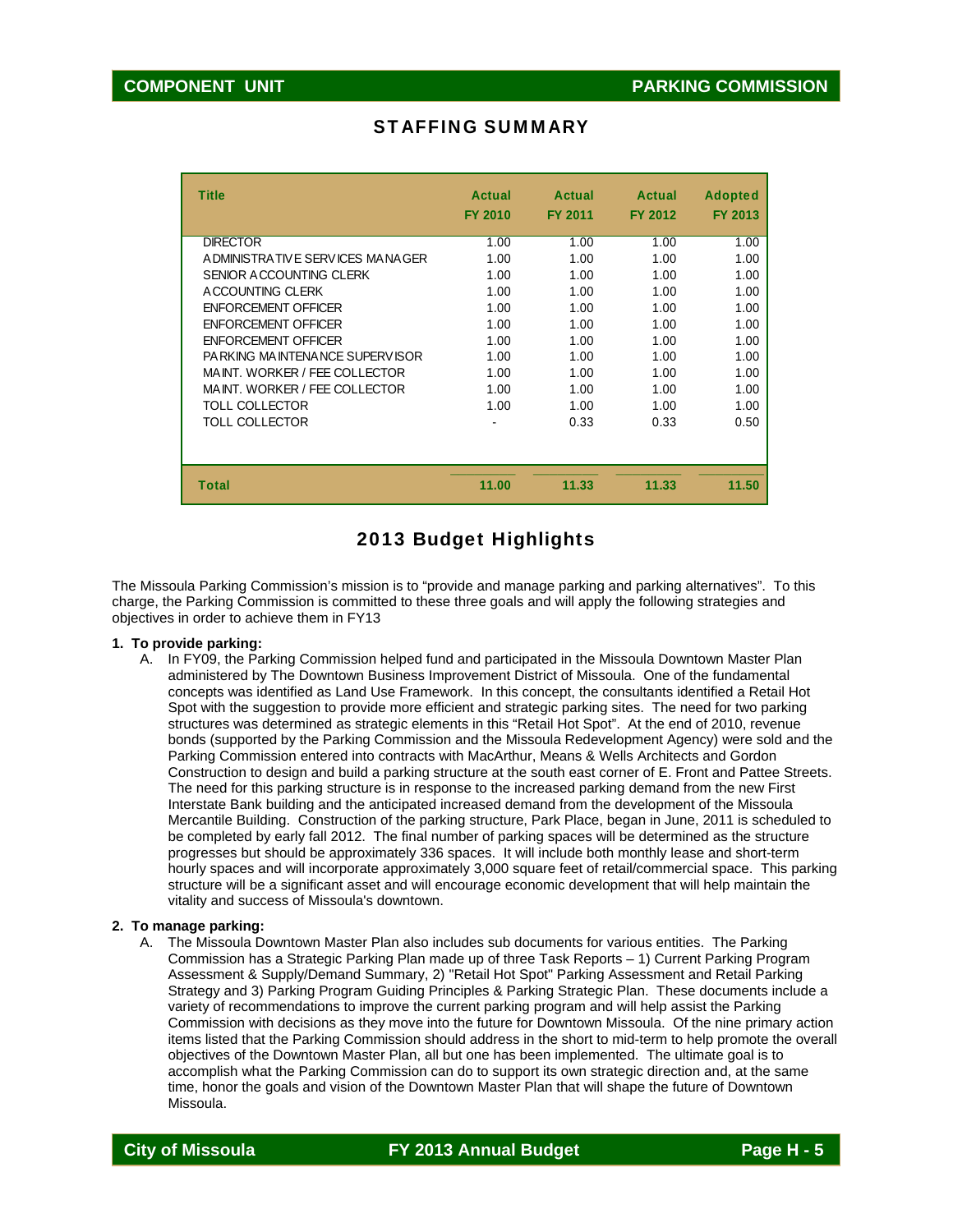### **COMPONENT UNIT COMPONENT UNIT**

#### **3. To provide parking alternatives:**

- A. The Parking Commission will continue to partner with other agencies to develop and support Transportation Demand Management (TDM) strategies that will facilitate affordable transportation, reduce the number of single-occupant vehicle trips and increase transportation options for Missoula residents. Such as:
	- Missoula In Motion.
	- Missoula Ravalli Transportation Management Association
	- Mountain Line
	- EZPass Program
	- The Bicycle/Pedestrian Program
	- The Missoula Downtown Association Out to Lunch shuttle.
	- The First Night Missoula shuttle.
	- Bike, Walk, Bus Week.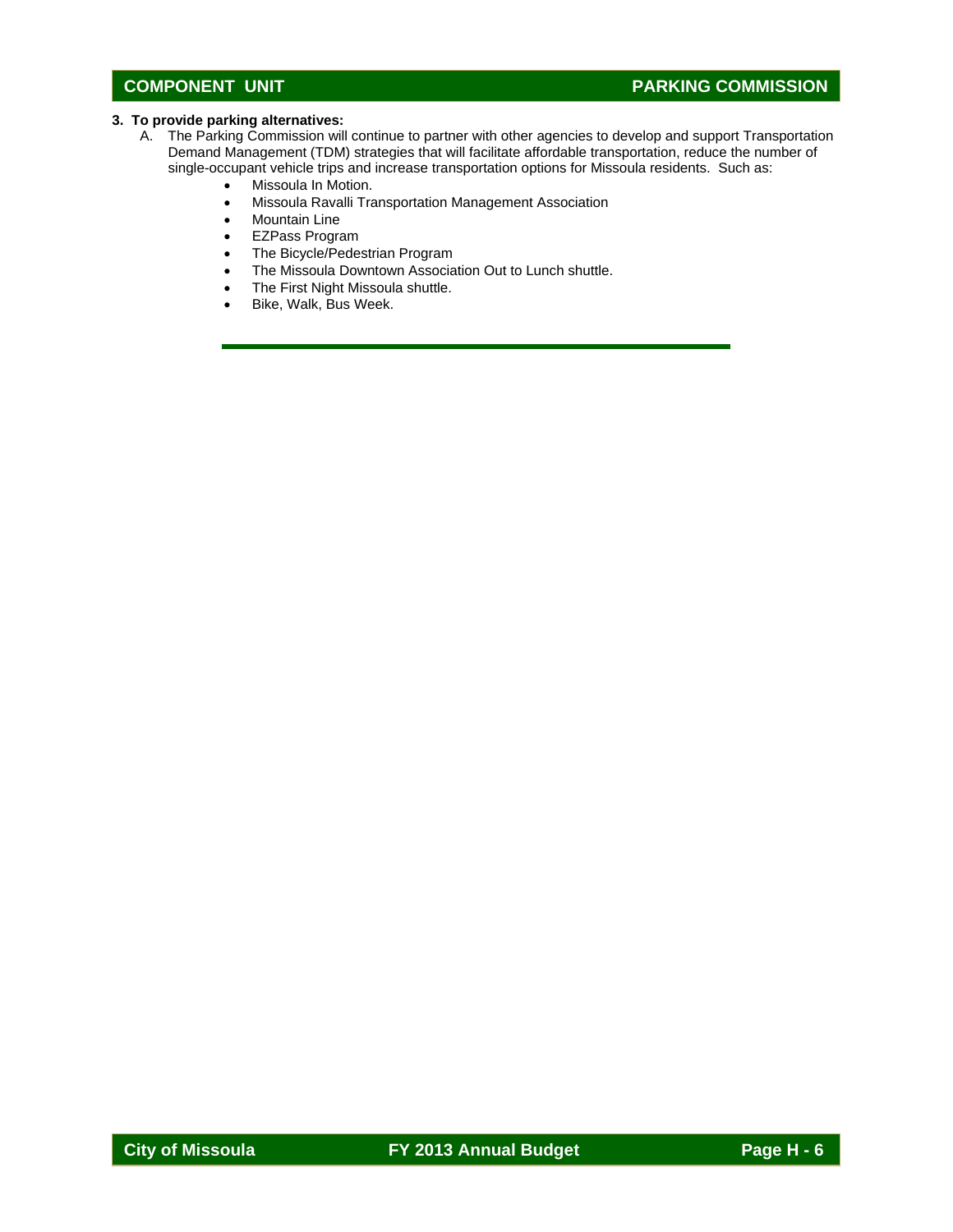### Performance Measures & Workload Indicators

#### Performance Measures

|       | <b>Measure</b>                                                                                                                                                                                                     | Actual<br><b>FY 2010</b> | Actual<br><b>FY 2011</b> | Actual<br>FY 2012 | <b>Adopted</b><br>FY 2013 |
|-------|--------------------------------------------------------------------------------------------------------------------------------------------------------------------------------------------------------------------|--------------------------|--------------------------|-------------------|---------------------------|
| $1$ . | To participate in the Business Improvement District of<br>Missoula's Downtown Master Plan which will include a<br>"Best Practices" study on the Parking Commission's<br>parking program.                           | 100%                     | 100%                     | 100%              | 100%                      |
| $2$ . | As a result of the "Best Practices" study, to implement<br>recommendations made by the consultants for the<br>Parking Commission in keeping w ith the recommendations<br>made for the greater Missoula study area. | 65%                      | 75%                      | 90%               | 100%                      |
| 3.    | Explore opportunities to increase parking inventory<br>through building a parking structure in the Central<br><b>Business District.</b>                                                                            | 70%                      | 75%                      | 100%              | 100%                      |
| 4.    | To continue to maintain and repair the two parking<br>structures, Central Park and Bank Street Structure,<br>in optimum w orking condition.                                                                        | 75%                      | 75%                      | 80%               | 80%                       |

### Workload Indicators

| <b>Indicator</b>                      | Actual<br><b>FY 2010</b> | Actual<br><b>FY 2011</b> | Actual<br><b>FY 2012</b> | <b>Adopted</b><br>FY 2013 |
|---------------------------------------|--------------------------|--------------------------|--------------------------|---------------------------|
| Number of tickets issued              | 67,664                   | 66,889                   | 54,633                   | 55,000                    |
| Revenue from tickets<br>2.            | \$251.347                | \$256,475                | \$251,654                | 150,000<br>\$.            |
| Number of special permits issued<br>3 | 394                      | 325                      | 395                      | 375                       |
| Revenue from special permits<br>4.    | \$<br>22,205             | \$.<br>9.083             | \$.<br>13.606            | S<br>10,000               |
| Number of RPPP permits<br>5.          | 1.064                    | 1.100                    | 1,178                    | 1,100                     |
| Revenue from RPPP permits<br>6.       | \$<br>7.293              | \$<br>15.246             | \$<br>10.974             | 9,000<br>S                |
| Number of RPPP tickets                | 4,117                    | 3.826                    | 2.924                    | 3.500                     |
| Revenue from RPPP tickets<br>8        | \$<br>37.455             | \$<br>31,170             | 29.455<br>\$             | \$<br>20,000              |
| 9<br>Meter revenue                    | 468.963<br>\$            | \$430,846                | \$447,827                | 400,000<br>S.             |
| Lease parking revenue<br>$10$ .       | \$560,269                | \$532,723                | \$604.441                | 700,000<br>\$.            |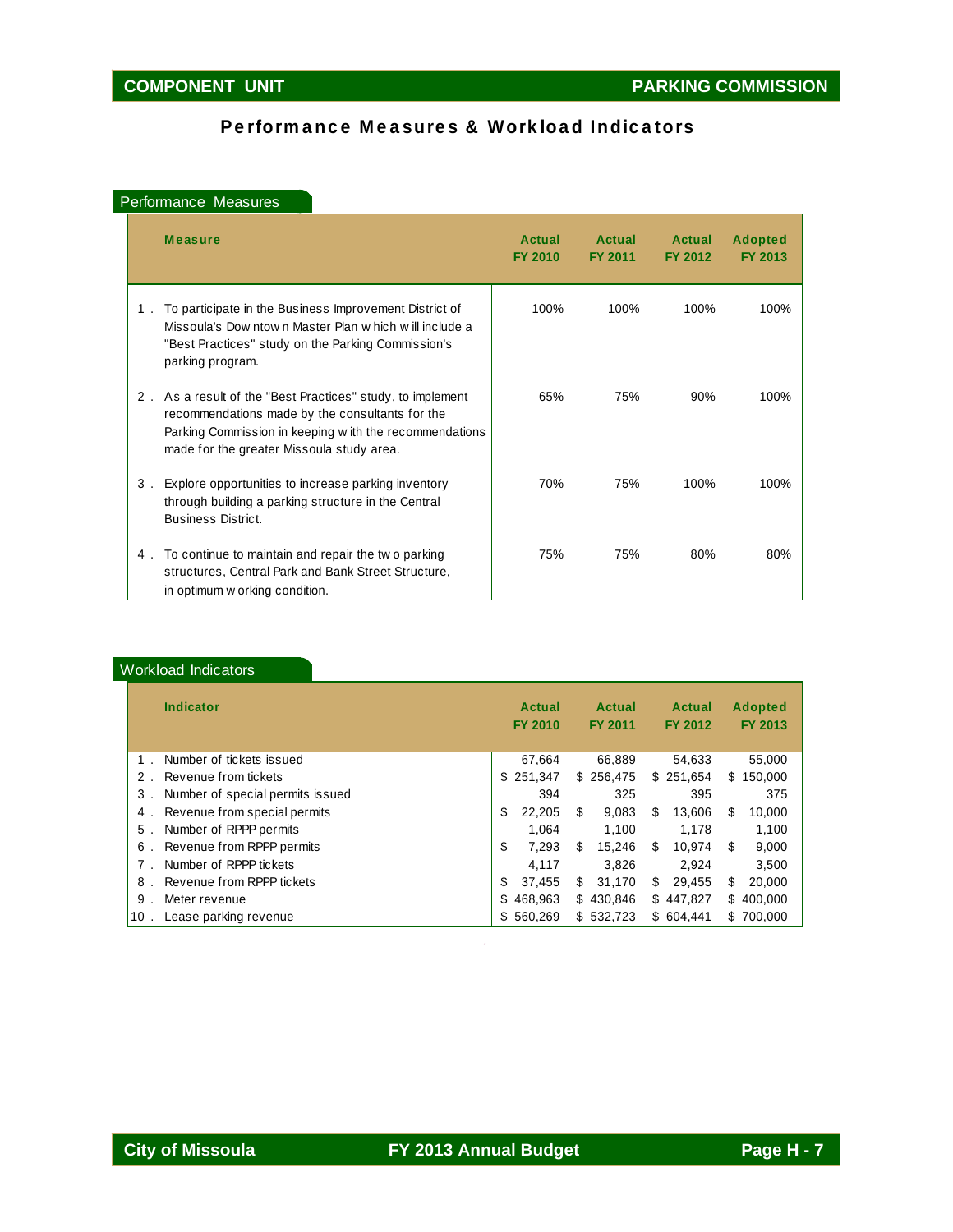### Program Description

The Downtown Business Improvement District (BID) was created through the efforts of the Missoula Downtown Association to address the challenges created by the termination of the Downtown Urban Renewal District (URD I) on June 30, 2005. Implementation began in 2001 with committee development, community education, local media campaigns, meetings with property and business owners, creation of a comprehensive database of property owners, and the required petition process. The process of verifying the petition was finalized at the end of 2004 and the BID was approved by the City Council in April 2005. The BID will serve as an advocate for property owners in the district and address areas such as safety, cleanliness, appearance, marketing, business retention and recruitment, public and private investment in buildings and infrastructure. The BID was renewed for a ten (10) year term in March 2010.

### Goals & Objectives

#### **ADMINISTRATION**

The Director of Operations manages all existing programs, such as the Clean Team and Ambassadors, communicates with ratepayers, implements the Downtown Master Plan and develops a business retention and recruitment effort. The BID maintains contracted services with the Missoula Downtown Association (MDA) for support services that include marketing, bookkeeping and clerical services. The BID has expanded services by creating a downtown maintenance program that picks up garbage downtown, cleans graffiti, cleans sidewalks, snow removal/deicing on crosswalks & alleys and other duties as needed.

#### **Objectives:**

The BID continues to work on the following programs recognizing its needs may change as additional input and knowledge is available, these objectives are subject to change as the Board and rate payers further define the priorities for the District.

- 1. Maintain an accurate data base of rate payers within the BID.
- 2. Establish a formal system for communicating with rate payers within the BID.
- 3. Oversee the activities of the Clean Team and Ambassador programs and refine them as appropriate.
- 4. Create a downtown maintenance program
- 5. Identify new programs and priorities for the BID based on input from the rate payers.

#### **MARKETING**

Maintaining a comprehensive marketing effort with the Parking Commission and Missoula Downtown Association will remain a priority. It is important to continue to establish the BID's identity and mission throughout the community as well as downtown. In partnership with the MDA and others the BID will continue to perform appropriate survey of downtown constituents. The new web page was rolled out in May 2010 in partnership with the Missoula Downtown Association and others.

#### **Objectives:**

- 1. Continue to refine the purpose of the BID and identify the programs that will achieve that purpose.
- 2. Continue to refine the BID web page to best serve the needs of the rate payers and serve as a forum for dialogue and dissemination of ideas.
- 3. The distribution of educational materials to rate payers, elected officials, and the general public.
- 4. Continued work with business and property owners to identify marketing needs and develop programs and activities to address those needs.
- 5. Identify ways in which the BID can enhance the uniqueness of the downtown district through graphics, signage, or other means.
- 6. Work with the MDA to identify areas where the two organizations can enhance each other's activities and efforts.
- 7. Development of a plan for the recruitment and retention of new and existing businesses.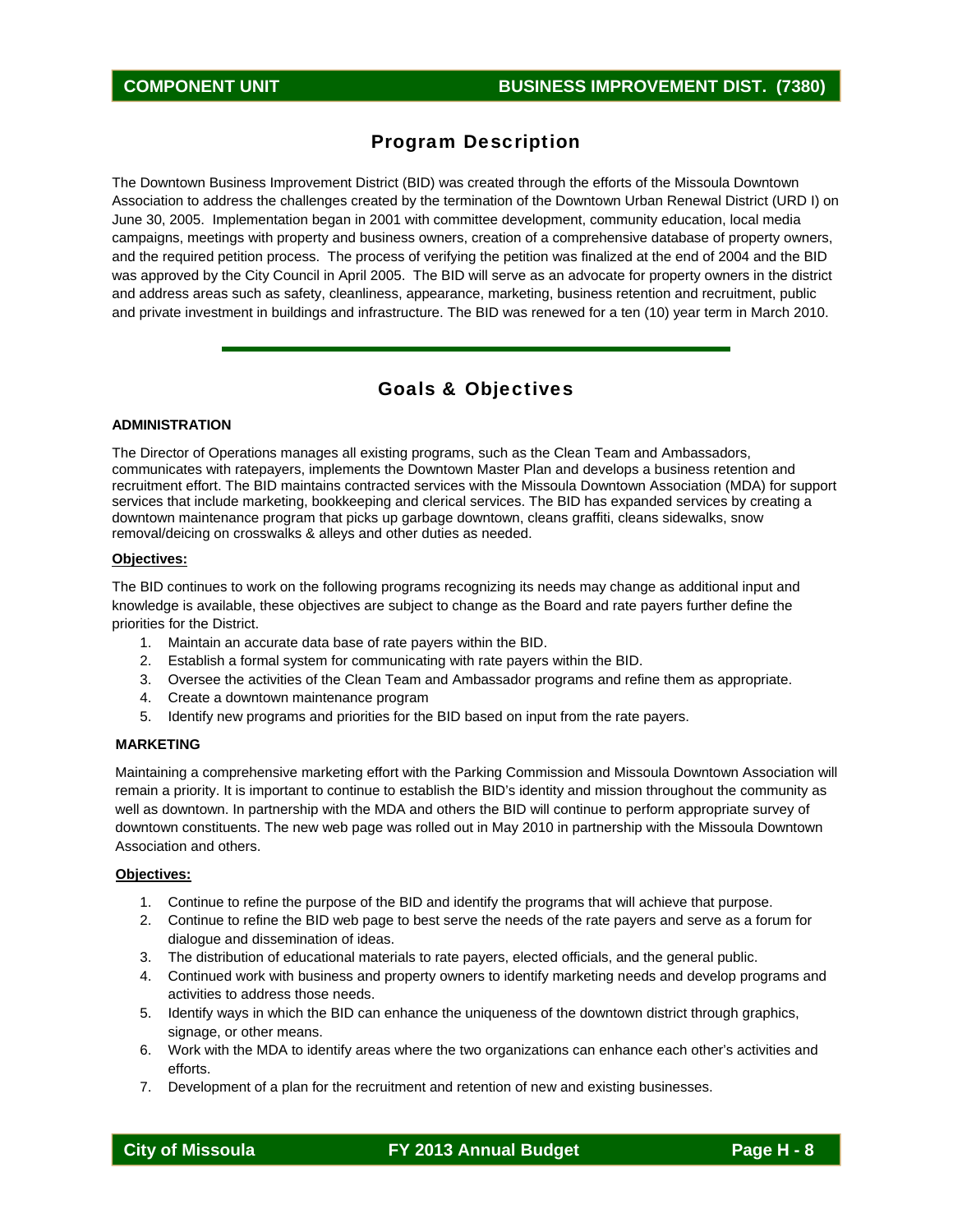#### **STREETSCAPE/MAINTENANCE**

One of the areas identified as a high priority by property and business owners during the creation of the BID was cleanliness and appearance of the downtown streets and sidewalks. The BID created a Clean Team that began operation during FY06. In FY 07, the Board purchased ash receptacles in bulk and passed on the savings to businesses in an effort to minimize the amount of cigarette waste on the streets and sidewalks resulting from the state ban on smoking in bars and restaurants. The BID purchased 10 new trash receptacles and refurbish many of the older receptacles owned by the City late in FY 07 in an effort to provide better coverage and improve the appearance of the District. Three street benches were installed in FY 2009 as well as 6 additional trash receptacles. Five additional trash receptacles were added in spring 2010. Fifteen recycle bins (aluminum & plastic) were installed over the winter and spring of 2010 and we are picking up recycling from the County Courthouse. Allied Waste has been donating the use of a recycle dumpster at West Front lot.

The BID and City of Missoula have a multi-year contract to take ownership of the city's 24 garbage cans and to pickup and dispose of that garbage. A street maintenance person was hired in the fall of 2009 for this purpose as well as graffiti removal, sidewalk cleaning, snow & ice removal and other duties.

#### **Objectives:**

- 1. Work with business and property owners, the MDA, and the MRA to further identify areas in which the BID can assist in achieving the goal of improving the cleanliness and appearance of downtown.
- 2. Refine the operation of the Clean Team to best serve the needs of the downtown property owners and businesses.
- 3. Coordinate with the MDA, the City, and property and business owners to improve the streetscape through the use of planters, flower baskets, street tress, banners, flags, holiday decorations, benches, trash receptacles, and public art.
- 4. Continue the program to phase in streetscape improvements, as is being done with new trash receptacles, on an annual basis.
- 5. Evaluate the feasibility of accommodating recycling as part of the provision of new trash receptacles.
- 6. Develop a program to work with individual property owners to enhance the level of building façade maintenance.
- 7. Consider the initiation of a program that would provide the purchase of services to clean the outside of buildings including graffiti.

#### **SAFETY**

In addition to cleanliness and appearance, another high priority identified by property and business owners was increased safety and security in the downtown area. The BID created an Ambassador program during FY06 to improve the safety of the area through foot patrols, employee escorts, and hospitality services for visitors. The role of that program has been expanded to make the Ambassadors available to speak to civic groups and clubs to promote safety in the District and explain the role and mission of the BID. The BID contracted with the City of Missoula to have a Downtown Beat Patrol Officer in 2010 for the summer. That program was expanded in 2011 to run from April 1 to December 31.

#### **Objectives:**

- 1. Monitor and refine the Downtown Ambassador Program to best address the needs of the downtown property owners and businesses.
- 2. Continue to work with the City Police Department to enhance their efforts to increase safety in the area.
- 3. Work with the City, Northwestern Energy, and property owners to modify the street lighting to provide for improved lighting in the entire District thus enhancing the safety and reducing the opportunity for vandalism after dark.
- 4. Consider the creation of a program that encourages the development of new residential opportunities in downtown, putting more "eyes on the street" and thereby reducing crime and mischief.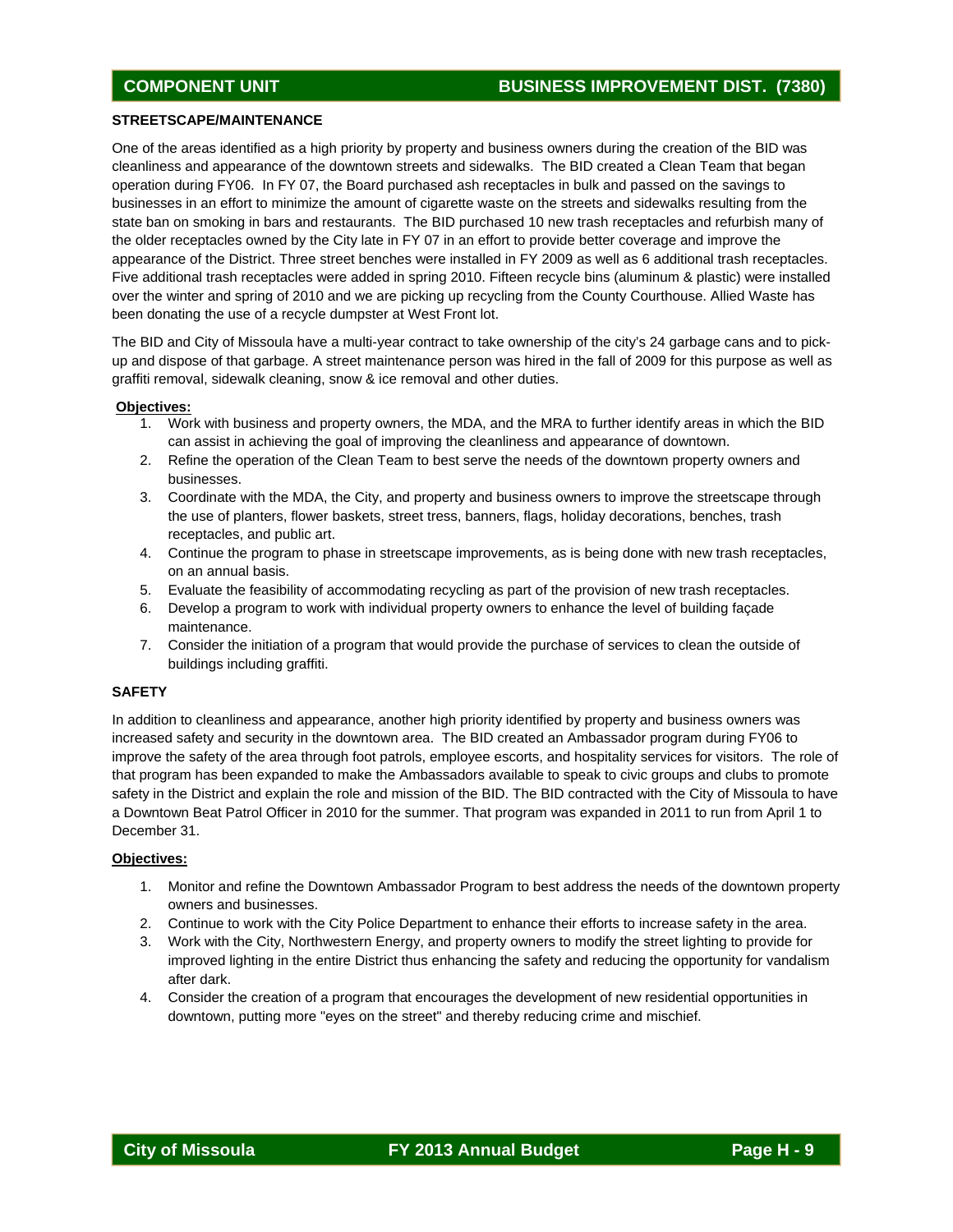#### **PLANNING & MANAGEMENT**

A number of agencies and groups invested in the downtown have recognized the need for a master plan to encourage and guide the growth of this critical part of the City. The Greater Downtown Master Plan was adopted early in FY2010 and implementation has been started. At the Mayor's request the BID Board lead this effort in cooperation with the many stakeholders in downtown's future.

#### **CONTINGENCY**

As with any agency or organization, it is impossible to anticipate all of the needs and budget appropriately. The BID Board has placed its anticipated revenues and carryover from FY10 in a contingency account and anticipates identifying how those funds will be used after interacting with the rate payers, the City, the MDA, and the MRA as goals and programs are refined and developed. The BID Board also feels it is prudent to budget each year based on the prior year's revenue collection.

| <b>Budget by Object of</b><br><b>Expenditure Category</b> |       | Actual<br>FY 2011 | Amended<br>FY 2012 |    | Actual <sup>*</sup><br>FY 2012 | <b>Adopted</b><br>FY 2013 |    | <b>Increase</b><br>(Decrease) | <b>Percent</b><br><b>Change</b> |
|-----------------------------------------------------------|-------|-------------------|--------------------|----|--------------------------------|---------------------------|----|-------------------------------|---------------------------------|
| <b>Personal Services</b>                                  |       | \$<br>$\sim$      | \$<br>131.905      | S  |                                | \$                        | \$ | (131,905)                     | $-100%$                         |
| <b>Supplies</b>                                           |       |                   | 23.450             |    | -                              |                           |    | (23, 450)                     | $-100%$                         |
| <b>Purchased Services</b>                                 |       | 284,557           | 162.678            |    | 290.000                        | 311,167                   |    | 148.489                       | 91%                             |
| Miscellaneous                                             |       | $\sim$            | 26.349             |    | -                              | 20,000                    |    | (6,349)                       | $-24%$                          |
| Debt Service                                              |       |                   |                    |    |                                | -                         |    | -                             |                                 |
| Capital Outlay                                            |       | $\sim$            |                    |    |                                |                           |    |                               |                                 |
|                                                           | Total | 284.557           | \$<br>344.382      | \$ | 290.000                        | \$<br>331,167             | S  | (13,215)                      | -4%                             |

### FINANCIAL SUMMARY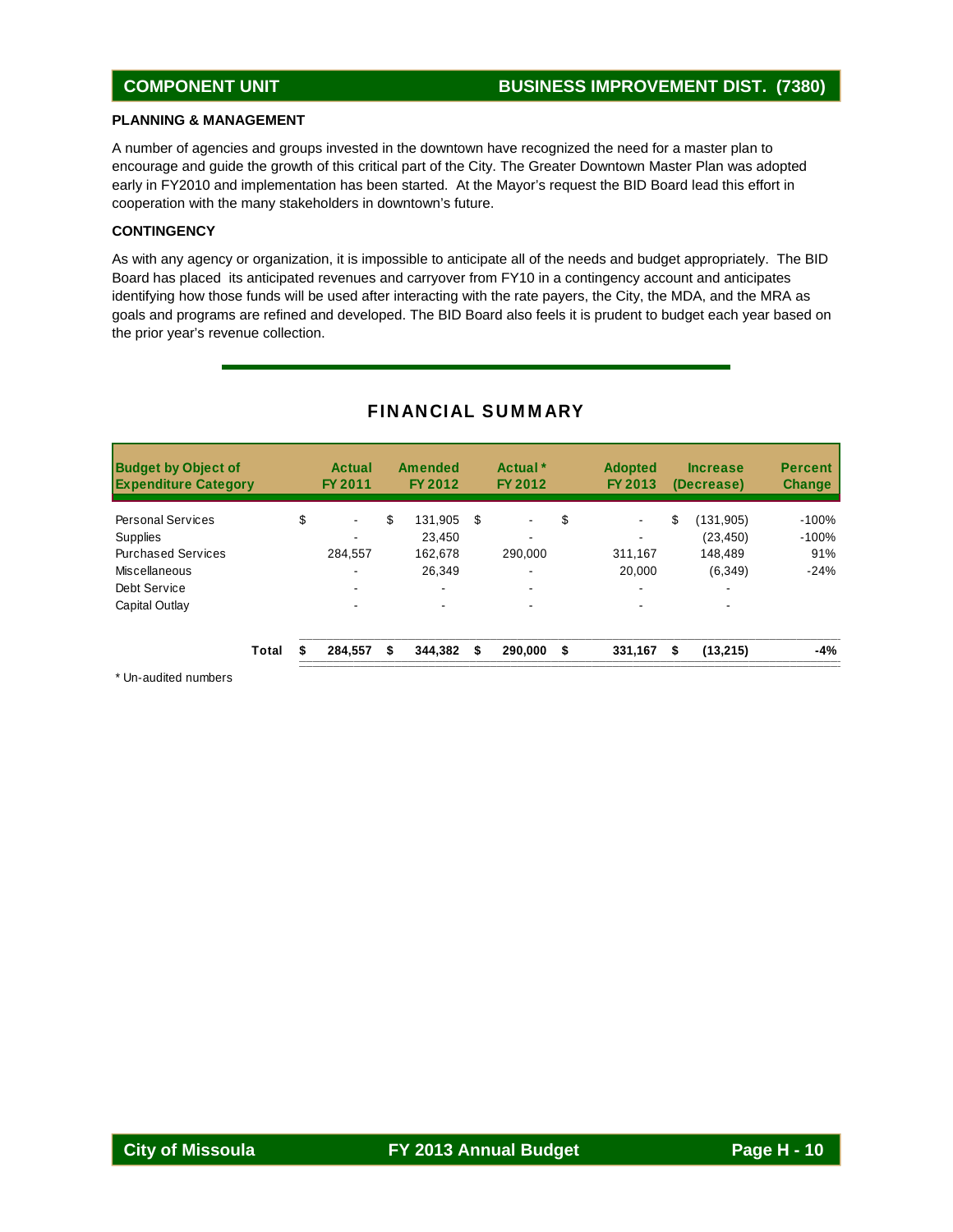### Program Description – Work-plan

The Tourism Business Improvement District (TBID) was created through the efforts of the Missoula Area Convention and Visitor's Bureau to aid tourism, promotion, and marketing within the District and allowing Hotels/Motels outside the City limits in the Missoula Urban area donate funds to the Tourism Business Improvement District.

### TBID Strategic Plan

Goal: Increase four season revenues statewide through effective marketing and promotions, focusing on highvalue, low-impact visitors

Strategy: Continue to work in partnership with the Missoula International Airport to bring key new service to Missoula and to work with the community to keep and strengthen our present service through:

- i. Partnership marketing campaigns with the Missoula International Airport to raise awareness of available air service and Missoula as a destination in our direct flight cities, as well as potential markets.
- ii. Work in partnership with the Missoula International Airport to pitch new air service to key targeted markets.
- iii. Work in partnership with the Missoula International Airport, Missoula Economic Partnership, Missoula TBID, city and county government, key organizations, private businesses and individuals to create a fund to be used for flight guarantees for new air service and as matching funds for grant applications by the airport.

Strategy: Destination Missoula and the TBID will partner to provide Public Relations services.

Strategy: Destination Missoula and the TBID will increase overnight visitation to Missoula with emphasis on the months of November through April, by concentrating marketing funds on the following areas:

- i. Meetings & Conventions
- ii. Sports & Events
- iii. Tour and Group Travel
- iv. Leisure Travel

| <b>Budget by Object of</b><br><b>Expenditure Category</b> |       | <b>Actual</b><br>FY 2011 | <b>Amended</b><br>FY 2012 | Actual <sup>*</sup><br>FY 2012 | <b>Adopted</b><br>FY 2013 | <b>Increase</b><br>(Decrease) | <b>Percent</b><br><b>Change</b> |
|-----------------------------------------------------------|-------|--------------------------|---------------------------|--------------------------------|---------------------------|-------------------------------|---------------------------------|
| <b>Personal Services</b>                                  |       | \$<br>$\blacksquare$     | \$<br>$\blacksquare$      | \$<br>$\blacksquare$           | \$                        | \$                            |                                 |
| <b>Supplies</b>                                           |       | ۰.                       |                           |                                | ۰                         |                               |                                 |
| <b>Purchased Services</b>                                 |       | 40.786                   | 200.420                   | 200.420                        | 410.300                   | 209,880                       | 105%                            |
| Miscellaneous                                             |       | ۰                        | -                         |                                |                           |                               |                                 |
| Debt Service                                              |       |                          | -                         |                                |                           |                               |                                 |
| Capital Outlay                                            |       | ۰                        |                           |                                |                           |                               |                                 |
|                                                           | Total | 40.786                   | \$<br>200.420             | \$<br>200.420                  | \$<br>410.300             | \$<br>209,880                 | 105%                            |

#### FINANCIAL SUMMARY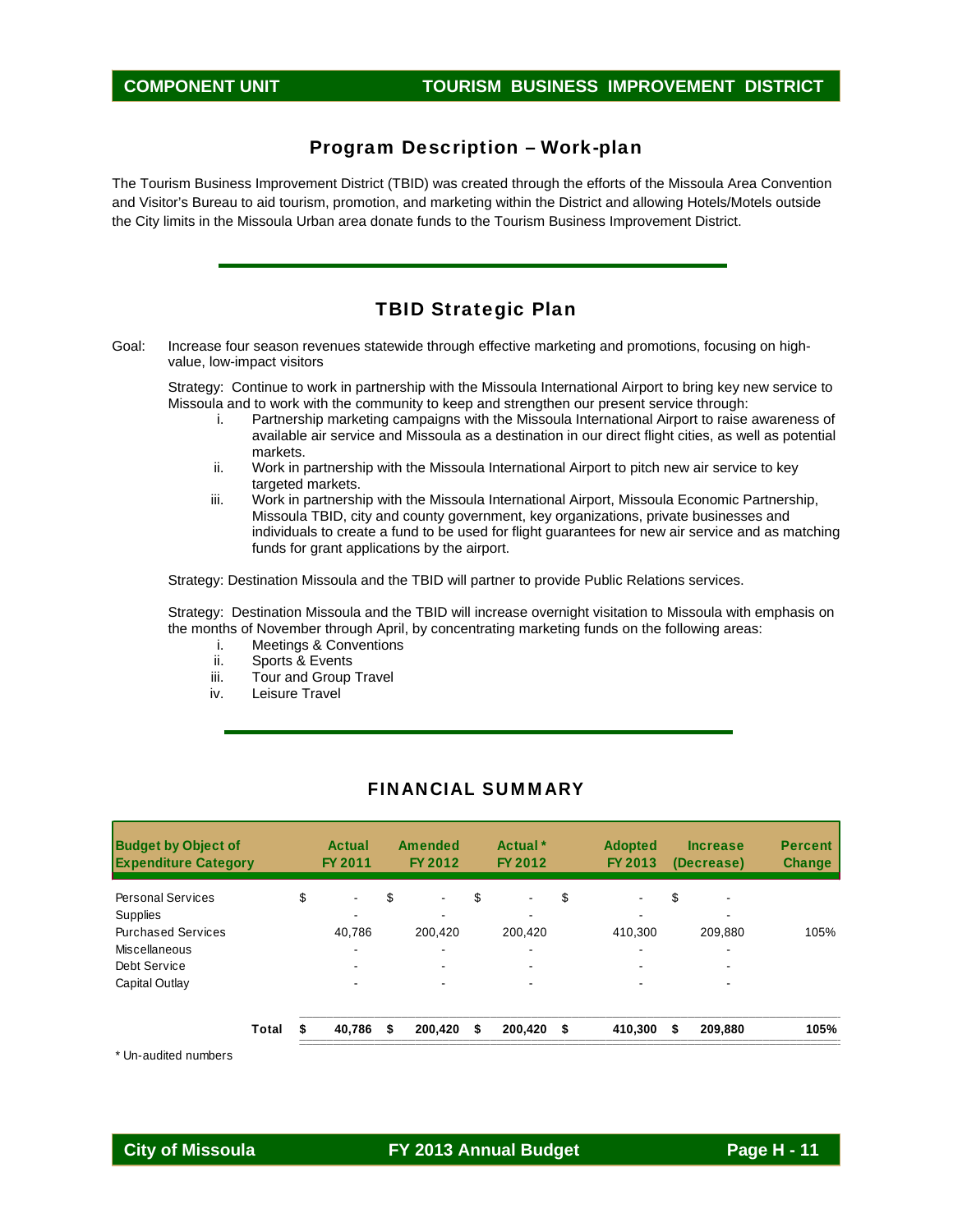

# Missoula Redevelopment Agency



### *NOTE: MRA BOARD MEMBERS ARE APPOINTED BY THE MAYOR AND ARE APPROVED BY THE CITY COUNCIL*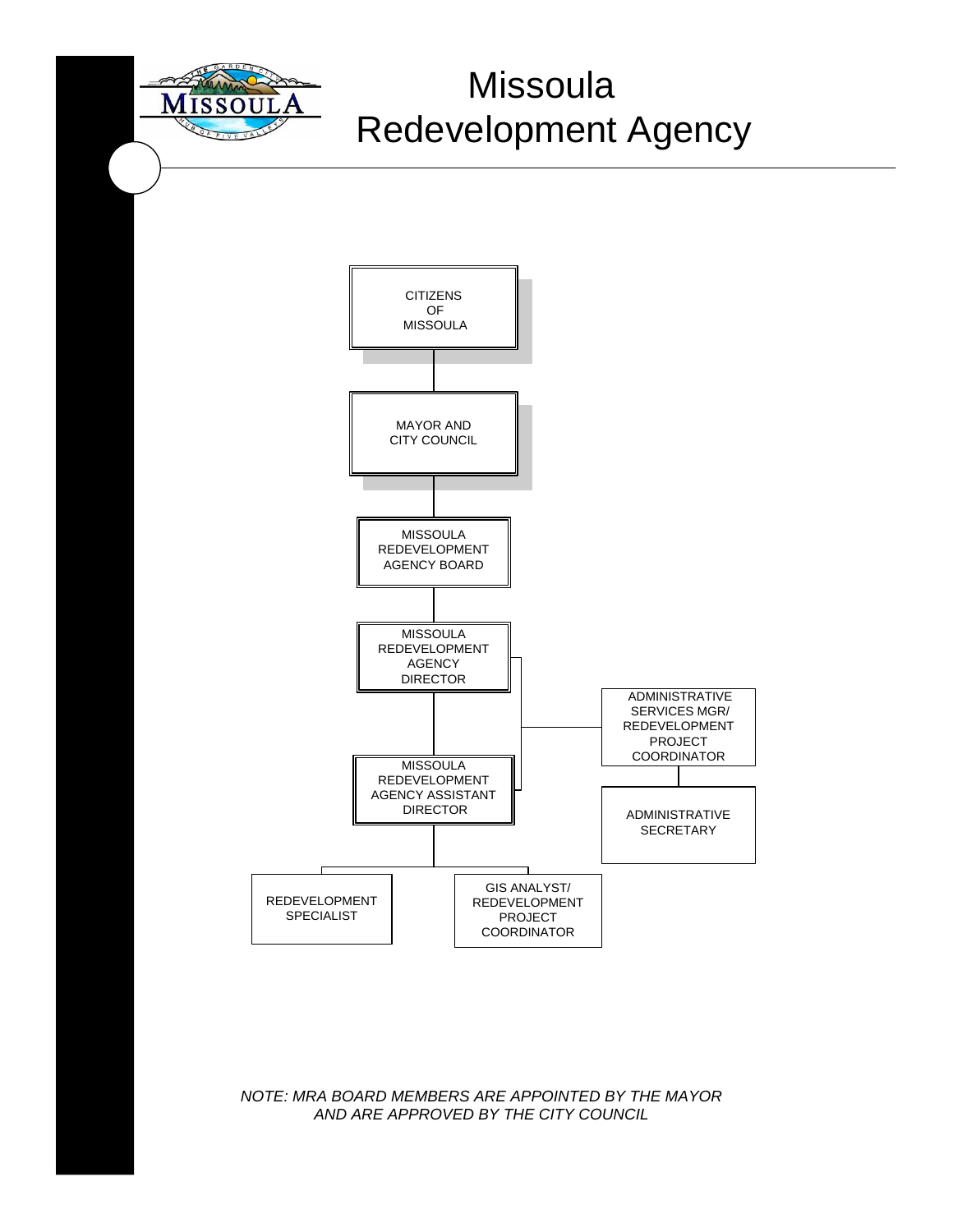### Program Description

The Missoula Redevelopment Agency (MRA) was created by the City Council to encourage new development and redevelopment pursuant to the adopted Urban Renewal Plans. Preserving existing public investment, enhancing the tax base, generating employment, and stimulating private investment are the means MRA uses to reclaim urban renewal areas. The MRA encourages infill development, provides for the adaptive reuse of the built environment, and reclaims blighted properties. MRA is empowered by State law and local ordinance to respond aggressively and with flexibility to redevelopment problems and opportunities. Through these activities, MRA also provides alternatives to urban sprawl outside existing municipal service boundaries.

## City Strategic Plan & Department's Implementation Strategy

Goal #1: Fiscal Sustainability

- Strategy: Improve the level of service to citizens in the two major Urban Renewal Districts (URDs) through funding of public improvements.
	- o MRA has initiated programs to build sidewalks in URD II and URD III where they do not exist or are deficient. Approximately eight miles of sidewalks have already been constructed with the goal of completing the sidewalk network in both districts within the life of those districts. Almost \$1,500,000 will be spent in FY13 toward that end.

Goal #2: Harmonious Natural and Built Environment

- Strategy: Improve the pedestrian experience through aesthetic improvements to the natural and built environment.
	- MRA has initiated a program to provide financial assistance to private property owners in URD III for façade improvements that increase building energy efficiency and use sustainable building materials. The program also promotes improved accessibility for disabled citizens and additional landscaping above that required by code in an effort to enhance the pedestrian and aesthetic environment.

Goal #3 Quality of Life for All People in All Places

- Strategy: Continue efforts to encourage alternative methods of transportation through improvement of the pedestrian and bicycle networks throughout the urban core .
	- o Provide funding for trail lighting on the Milwaukee Trail in FY13 and FY14, continue efforts to extend the Bitterroot Branch Trail south to Reserve Street and work to create a green transportation network in URD III through the construction of missing sidewalks and modifications to streets to provide safe bike routes.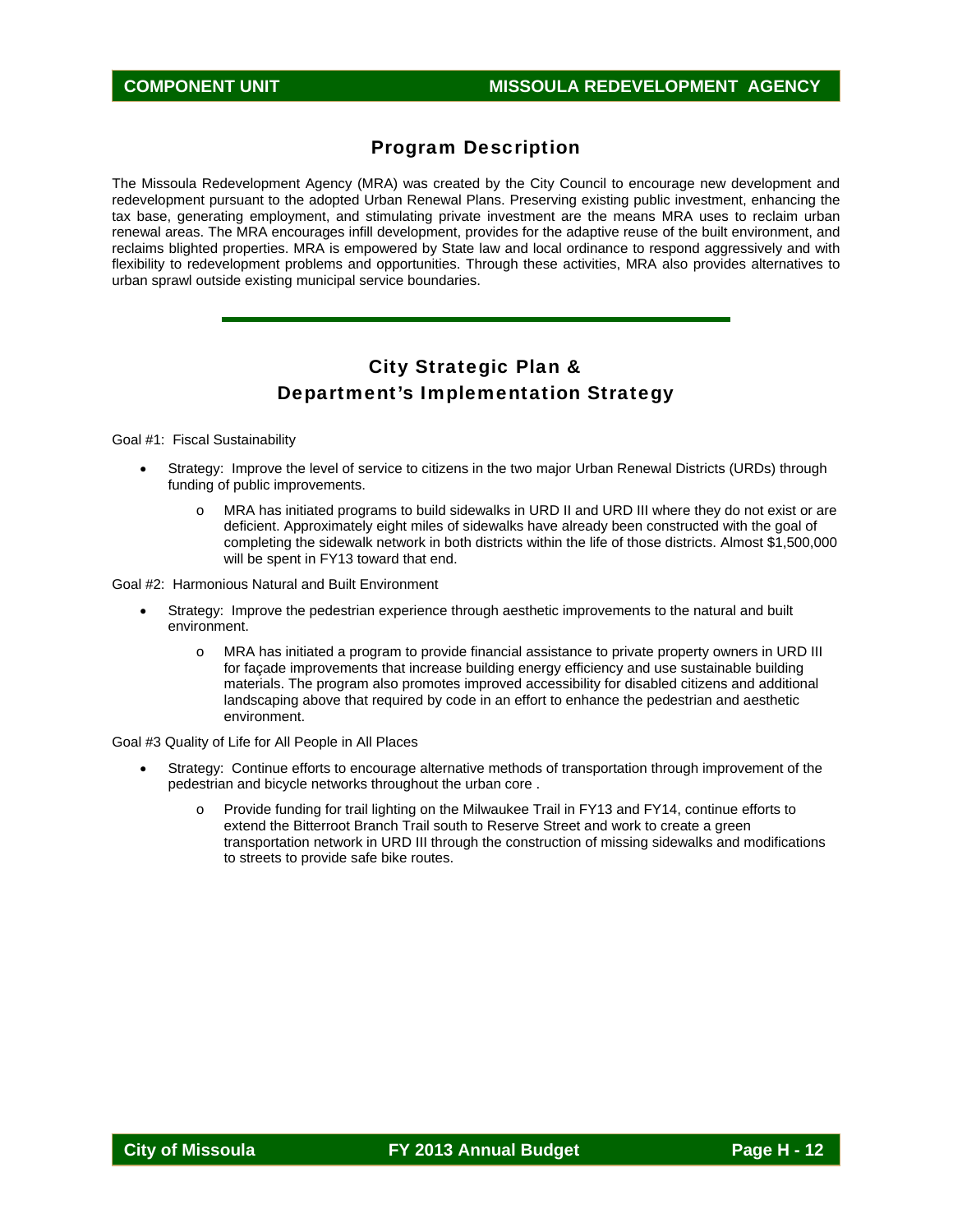### MRA District II (7392)

| <b>Budget by Object of</b><br><b>Expenditure Category</b> |       | Actual<br><b>FY 2011</b> | <b>Amended</b><br>FY 2012 |    | Actual <sup>*</sup><br>FY 2012 | <b>Adopted</b><br>FY 2013 | <b>Increase</b><br>(Decrease) | <b>Percent</b><br><b>Change</b> |
|-----------------------------------------------------------|-------|--------------------------|---------------------------|----|--------------------------------|---------------------------|-------------------------------|---------------------------------|
| <b>Personal Services</b>                                  |       | \$<br>$\sim$             | \$<br>۰.                  | \$ | $\blacksquare$                 | \$<br>$\blacksquare$      | \$                            |                                 |
| <b>Supplies</b>                                           |       |                          |                           |    |                                |                           |                               |                                 |
| <b>Purchased Services</b>                                 |       | 153.059                  | 301.097                   |    | 124.166                        | 319.190                   | 18.093                        | 6%                              |
| Miscellaneous                                             |       | 647.741                  | 1.907.170                 |    | 729.062                        | 2,484,270                 | 577,100                       | 30%                             |
| Debt Service                                              |       |                          |                           |    | $\,$                           | 500.000                   | 500.000                       |                                 |
| Capital Outlay                                            |       | 1,065,315                | 2,813,115                 |    | 2,573,116                      | 1,693,410                 | (1, 119, 705)                 | $-40%$                          |
|                                                           | Total | 1.866.115<br>S           | \$<br>5.021.382           | S. | 3.426.344                      | \$<br>4,996,870           | \$<br>(24, 512)               | 0%                              |
| $*$ $\Box$ and it all annual area                         |       |                          |                           |    |                                |                           |                               |                                 |

### FINANCIAL SUMMARY

Un-audited numbers

### MRA District III (7393)

### FINANCIAL SUMMARY

| <b>Budget by Object of</b><br><b>Expenditure Category</b> |    | Actual<br>FY 2011 |    | Amended<br>FY 2012 |    | Actual <sup>*</sup><br>FY 2012 | <b>Adopted</b><br>FY 2013 |    | <b>Increase</b><br>(Decrease) | <b>Percent</b><br><b>Change</b> |
|-----------------------------------------------------------|----|-------------------|----|--------------------|----|--------------------------------|---------------------------|----|-------------------------------|---------------------------------|
| <b>Personal Services</b>                                  | \$ | 388.603           | \$ | 433.595            | S  | 359.849                        | \$<br>439.040             | S  | 5.445                         | $1\%$                           |
| <b>Supplies</b>                                           |    | 3.800             |    | 7.518              |    | 3,353                          | 7.518                     |    |                               | 0%                              |
| <b>Purchased Services</b>                                 |    | 382.666           |    | 334.087            |    | 215.247                        | 476.973                   |    | 142.886                       | 43%                             |
| Miscellaneous                                             |    | 1.050.853         |    | 2.073.615          |    | 656.727                        | 1.969.662                 |    | (103, 953)                    | $-5%$                           |
| Debt Service                                              |    |                   |    |                    |    |                                |                           |    |                               |                                 |
| Capital Outlay                                            |    | 997.508           |    | 1.094.855          |    | 943.206                        | 2.057.496                 |    | 962.641                       | 88%                             |
| Total                                                     | S  | 2.823.430         | S  | 3,943,670          | \$ | 2.178.383                      | \$<br>4,950,689           | \$ | 1,007,019                     | 26%                             |
| ◆ 1.1.5 percent to a discussion and                       |    |                   |    |                    |    |                                |                           |    |                               |                                 |

\* Un-audited numbers

### MRA Clearing (7390)

### FINANCIAL SUMMARY

| <b>Budget by Object of</b><br><b>Expenditure Category</b> |       |    | Actual<br><b>FY 2011</b> | <b>Amended</b><br>FY 2012 | Actual <sup>*</sup><br>FY 2012 | <b>Adopted</b><br>FY 2013 | <b>Increase</b><br>(Decrease) | <b>Percent</b><br><b>Change</b> |
|-----------------------------------------------------------|-------|----|--------------------------|---------------------------|--------------------------------|---------------------------|-------------------------------|---------------------------------|
| <b>Personal Services</b>                                  |       | \$ | $\blacksquare$           | \$<br>$\blacksquare$      | \$<br>$\blacksquare$           | \$<br>٠                   | \$                            |                                 |
| <b>Supplies</b>                                           |       |    | $\sim$                   |                           |                                |                           |                               |                                 |
| <b>Purchased Services</b>                                 |       |    |                          |                           |                                |                           |                               |                                 |
| Miscellaneous                                             |       |    | 1,386,457                | 1,377,589                 | 1,360,758                      | 1,366,543                 | (11,046)                      | $-1%$                           |
| Debt Service                                              |       |    | $\overline{\phantom{0}}$ | -                         | $\overline{\phantom{0}}$       |                           | ۰                             |                                 |
| Capital Outlay                                            |       |    |                          |                           |                                |                           |                               |                                 |
|                                                           | Total | S  | 1,386,457                | \$<br>1,377,589           | \$<br>1,360,758                | \$<br>1,366,543           | \$<br>(11, 046)               | $-1%$                           |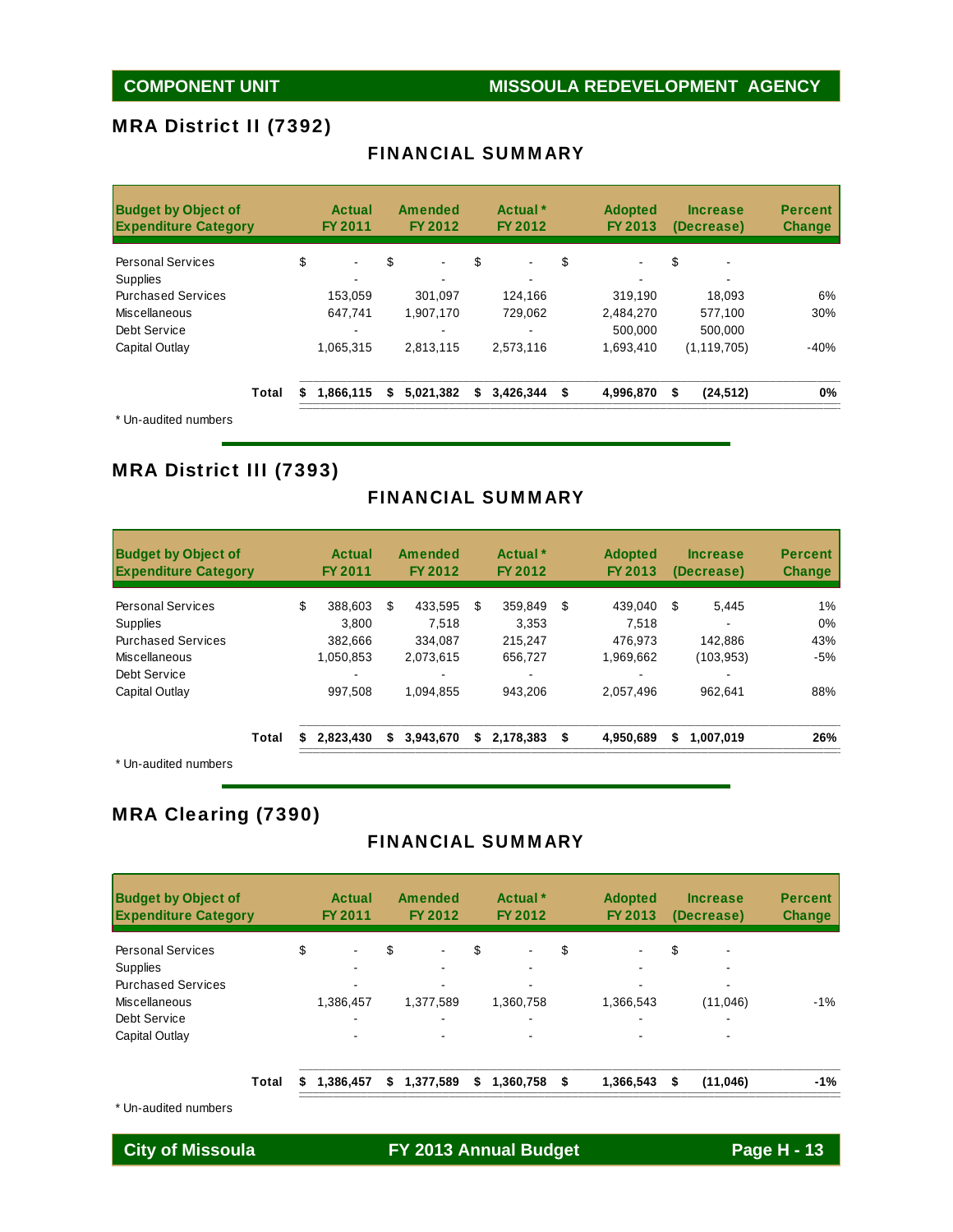## **COMPONENT UNIT WISSOULA REDEVELOPMENT AGENCY**

### MRA Debt (7389)

| <b>Budget by Object of</b><br><b>Expenditure Category</b> |       | <b>Actual</b><br>FY 2011 | <b>Amended</b><br>FY 2012 | Actual <sup>*</sup><br>FY 2012 | <b>Adopted</b><br>FY 2013 | <b>Increase</b><br>(Decrease) | <b>Percent</b><br><b>Change</b> |
|-----------------------------------------------------------|-------|--------------------------|---------------------------|--------------------------------|---------------------------|-------------------------------|---------------------------------|
| <b>Personal Services</b>                                  |       | \$                       | \$                        | \$                             | \$                        | \$                            |                                 |
| <b>Supplies</b>                                           |       |                          |                           |                                |                           |                               |                                 |
| <b>Purchased Services</b>                                 |       |                          |                           |                                |                           |                               |                                 |
| Miscellaneous                                             |       |                          |                           |                                |                           |                               |                                 |
| Debt Service                                              |       | 249.900                  | 250.625                   | 250.625                        | 249.700                   | (925)                         | $0\%$                           |
| Capital Outlay                                            |       |                          |                           |                                |                           | -                             |                                 |
|                                                           | Total | 249.900                  | \$<br>250.625             | \$<br>250,625 \$               | 249,700                   | \$<br>(925)                   | 0%                              |

### FINANCIAL SUMMARY

\* Un-audited numbers

### MRA Riverfront Triangle URD (7383) FINANCIAL SUMMARY

| <b>Budget by Object of</b><br><b>Expenditure Category</b> |       | Actual<br>FY 2011    | <b>Amended</b><br><b>FY 2012</b> |    | Actual <sup>*</sup><br>FY 2012 | <b>Adopted</b><br>FY 2013 |    | <b>Increase</b><br>(Decrease) | <b>Percent</b><br><b>Change</b> |
|-----------------------------------------------------------|-------|----------------------|----------------------------------|----|--------------------------------|---------------------------|----|-------------------------------|---------------------------------|
| <b>Personal Services</b>                                  |       | \$<br>$\blacksquare$ | \$<br>$\overline{\phantom{0}}$   | \$ | $\blacksquare$                 | \$<br>۰                   | \$ |                               |                                 |
| <b>Supplies</b><br><b>Purchased Services</b>              |       |                      | 14.250                           |    | 12.922                         |                           |    | (14, 250)                     | $-100%$                         |
| Miscellaneous                                             |       | 1.000                | 14.715                           |    |                                | 23.783                    |    | 9.068                         | 62%                             |
| Debt Service                                              |       | ۰.                   |                                  |    | ۰                              |                           |    | ۰                             |                                 |
| Capital Outlay                                            |       | -                    |                                  |    |                                |                           |    |                               |                                 |
|                                                           | Total | \$<br>1,000          | \$<br>28,965                     | S. | 12,922                         | \$<br>23,783              | S  | (5, 182)                      | $-18%$                          |
| * Un-audited numbers                                      |       |                      |                                  |    |                                |                           |    |                               |                                 |

### MRA Front St Clearing (7400)

### FINANCIAL SUMMARY

| <b>Budget by Object of</b><br><b>Expenditure Category</b> |       | Actual<br><b>FY 2011</b> | Amended<br>FY 2012   | Actual <sup>*</sup><br>FY 2012 | <b>Adopted</b><br>FY 2013 | <b>Increase</b><br>(Decrease) | <b>Percent</b><br><b>Change</b> |
|-----------------------------------------------------------|-------|--------------------------|----------------------|--------------------------------|---------------------------|-------------------------------|---------------------------------|
| <b>Personal Services</b>                                  |       | \$<br>٠                  | \$<br>$\blacksquare$ | \$<br>$\blacksquare$           | \$                        | \$                            |                                 |
| Supplies                                                  |       |                          |                      |                                |                           |                               |                                 |
| <b>Purchased Services</b>                                 |       | ۰.                       |                      |                                |                           | -                             |                                 |
| Miscellaneous                                             |       | 545.783                  | 465,792              | 463.084                        | 441,584                   | (24, 208)                     | $-5%$                           |
| Debt Service                                              |       | ۰.                       |                      |                                |                           | -                             |                                 |
| Capital Outlay                                            |       | ۰.                       |                      |                                |                           |                               |                                 |
|                                                           | Total | 545.783                  | \$<br>465.792        | \$<br>463,084                  | \$<br>441,584             | \$<br>(24, 208)               | -5%                             |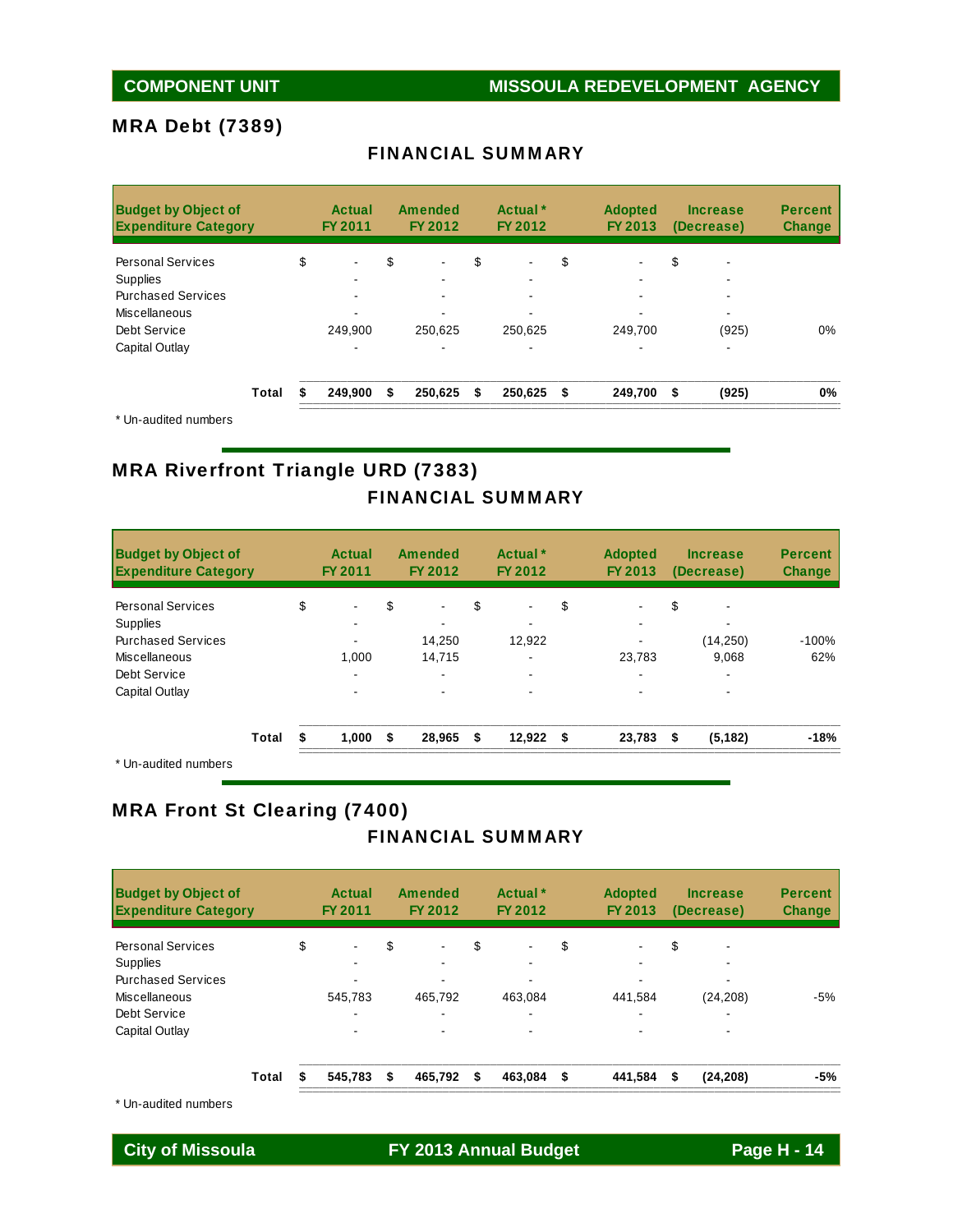### MRA Front St Parking Structure (7401) FINANCIAL SUMMARY

| <b>Budget by Object of</b><br><b>Expenditure Category</b> |       | Actual<br><b>FY 2011</b> | <b>Amended</b><br>FY 2012 |    | Actual *<br>FY 2012      | <b>Adopted</b><br>FY 2013 |    | <b>Increase</b><br>(Decrease) | <b>Percent</b><br><b>Change</b> |
|-----------------------------------------------------------|-------|--------------------------|---------------------------|----|--------------------------|---------------------------|----|-------------------------------|---------------------------------|
| <b>Personal Services</b>                                  |       | \$<br>$\blacksquare$     | \$<br>$\blacksquare$      | \$ | $\blacksquare$           | \$                        | \$ |                               |                                 |
| <b>Supplies</b>                                           |       |                          |                           |    |                          |                           |    |                               |                                 |
| <b>Purchased Services</b>                                 |       |                          | 327.190                   |    | 327.219                  | 268,422                   |    | (58, 768)                     | $-18%$                          |
| Miscellaneous                                             |       |                          | -                         |    | $\overline{\phantom{0}}$ |                           |    |                               |                                 |
| Debt Service                                              |       |                          |                           |    | $\overline{\phantom{0}}$ |                           |    |                               |                                 |
| Capital Outlay                                            |       |                          |                           |    |                          |                           |    |                               |                                 |
|                                                           | Total | \$<br>$\blacksquare$     | \$<br>327,190             | S. | $327,219$ \$             | 268,422                   | S  | (58, 768)                     | -18%                            |
| * Un-audited numbers                                      |       |                          |                           |    |                          |                           |    |                               |                                 |

### MRA Front St Lien (7402)

### FINANCIAL SUMMARY

| <b>Budget by Object of</b><br><b>Expenditure Category</b> |       | Actual<br><b>FY 2011</b> | Amended<br>FY 2012   | Actual <sup>*</sup><br>FY 2012 | <b>Adopted</b><br>FY 2013 | <b>Increase</b><br>(Decrease) | <b>Percent</b><br><b>Change</b> |
|-----------------------------------------------------------|-------|--------------------------|----------------------|--------------------------------|---------------------------|-------------------------------|---------------------------------|
| <b>Personal Services</b>                                  |       | \$<br>$\blacksquare$     | \$<br>$\blacksquare$ | \$<br>$\overline{\phantom{a}}$ | \$                        | \$                            |                                 |
| <b>Supplies</b>                                           |       |                          |                      |                                |                           |                               |                                 |
| <b>Purchased Services</b>                                 |       |                          |                      |                                |                           |                               |                                 |
| <b>Miscellaneous</b>                                      |       | 25.000                   | 25,000               | 25,000                         | 50,000                    | 25,000                        | 100%                            |
| Debt Service                                              |       | 25.000                   | 234.131              | 234,131                        | -                         | (234, 131)                    | $-100%$                         |
| Capital Outlay                                            |       |                          |                      |                                |                           |                               |                                 |
|                                                           | Total | 50,000<br>S              | \$<br>259,131        | \$<br>259,131                  | \$<br>50,000              | \$<br>(209, 131)              | $-81%$                          |
|                                                           |       |                          |                      |                                |                           |                               |                                 |

\* Un-audited numbers

## MRA Revolving Loan Fund – Millsite – Brownsfield (7387) FINANCIAL SUMMARY

| <b>Budget by Object of</b><br><b>Expenditure Category</b> |       | Actual<br>FY 2011        | Amended<br>FY 2012 |    | Actual <sup>*</sup><br>FY 2012 | <b>Adopted</b><br>FY 2013 |    | <b>Increase</b><br>(Decrease) | <b>Percent</b><br><b>Change</b> |
|-----------------------------------------------------------|-------|--------------------------|--------------------|----|--------------------------------|---------------------------|----|-------------------------------|---------------------------------|
| <b>Personal Services</b>                                  |       | \$<br>$\sim$             | \$                 | \$ | $\overline{\phantom{0}}$       | \$                        | \$ |                               |                                 |
| <b>Supplies</b>                                           |       | $\overline{\phantom{0}}$ |                    |    | $\overline{\phantom{0}}$       |                           |    |                               |                                 |
| <b>Purchased Services</b>                                 |       | $\sim$                   | $\blacksquare$     |    | $\sim$                         |                           |    | ۰                             |                                 |
| Miscellaneous                                             |       | $\overline{\phantom{0}}$ |                    |    | $\overline{\phantom{0}}$       |                           |    |                               |                                 |
| Debt Service                                              |       | 39.467                   | 41.295             |    | 41.168                         | 39,688                    |    | (1,607)                       | $-4%$                           |
| Capital Outlay                                            |       | $\blacksquare$           |                    |    | $\overline{\phantom{a}}$       | ۰                         |    | ۰                             |                                 |
|                                                           | Total | 39.467                   | \$<br>41,295       | S  | 41,168                         | \$<br>39,688              | S  | (1,607)                       | $-4%$                           |